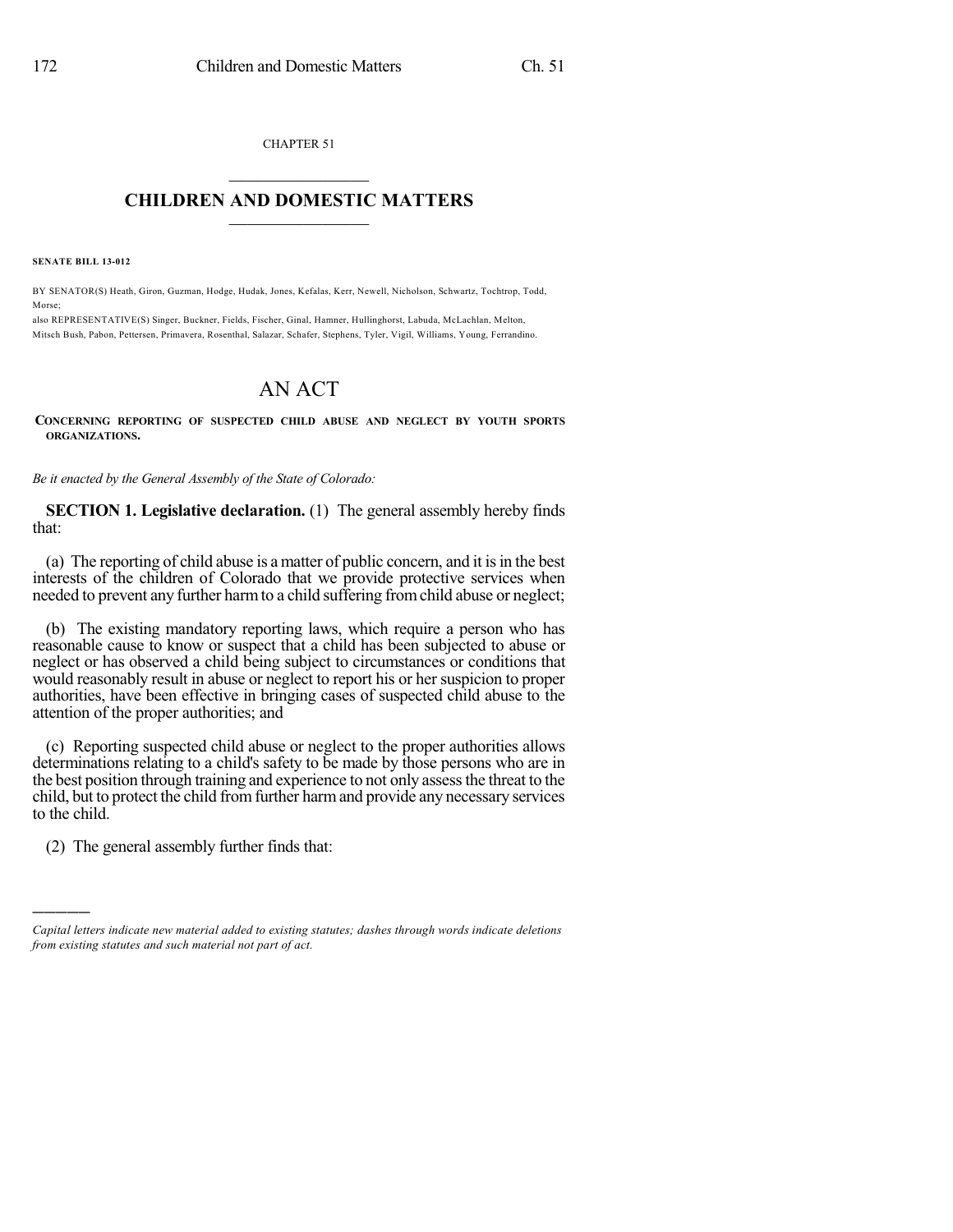(a) While public and private school officials and employees, including athletic program personnel, are currently required to report suspected child abuse in Colorado, many children today participate in private sports organization activities that are not administered by public or private schools;

(b) Some of these private children's sports programs involve extensive participation by children in the evenings and on weekends, with time commitments for practice and competitions that are even more extensive than for school-based programs;

(c) There is empirical evidence that child predators are frequently drawn to situations where they have access to children, and, as with other activities that involve extensive participation by children, youth sports programs may inadvertently provide easy access for these child predators;

(d) It is vital that persons employed by sports organizations or programs have a legal duty to report any suspicion of or observation of child abuse or neglect, including unlawful sexual behavior, on the part of an employee of the organization or program or a participant in the program;

(e) Through consistent supervision and observation, the directors, coaches, and athletic trainers in these private sports programs build trusting relationships with children and are in a unique position to notice signs of suspected child abuse or neglect;

(f) Further, because of these trusting relationships with coaches and program personnel, coaches and program personnel are in a position to hear from children about situations of child abuse or neglect, including unlawful sexual behavior, and may be the only persons in whom the child confides;

(g) Coaches and personnel who hear of this abuse or neglect or who have reasonable cause to suspect that such abuse and neglect is taking place should have a legal duty to report to the appropriate authorities in the best interests of the child; and

(h) Several states have recently strengthened successful mandatory reporting laws by enacting legislation that specifically requires reporting by private children's sports programs.

(3) Therefore, the generally assembly declares that in order to protect children from harm, it is in the best interests of the children of Colorado to include directors, coaches, assistant coaches, and other athletic program personnel of private sports organizations as mandatory reporters of suspected child abuse and neglect.

**SECTION 2.** In Colorado Revised Statutes, 19-3-304, **amend** (2) (hh); and **add**  $(2)$  (ii) as follows:

**19-3-304. Persons required to report child abuse or neglect.** (2) Persons required to report such abuse or neglect or circumstances or conditions include any:

(hh) Educator providing services through a federal special supplemental nutrition